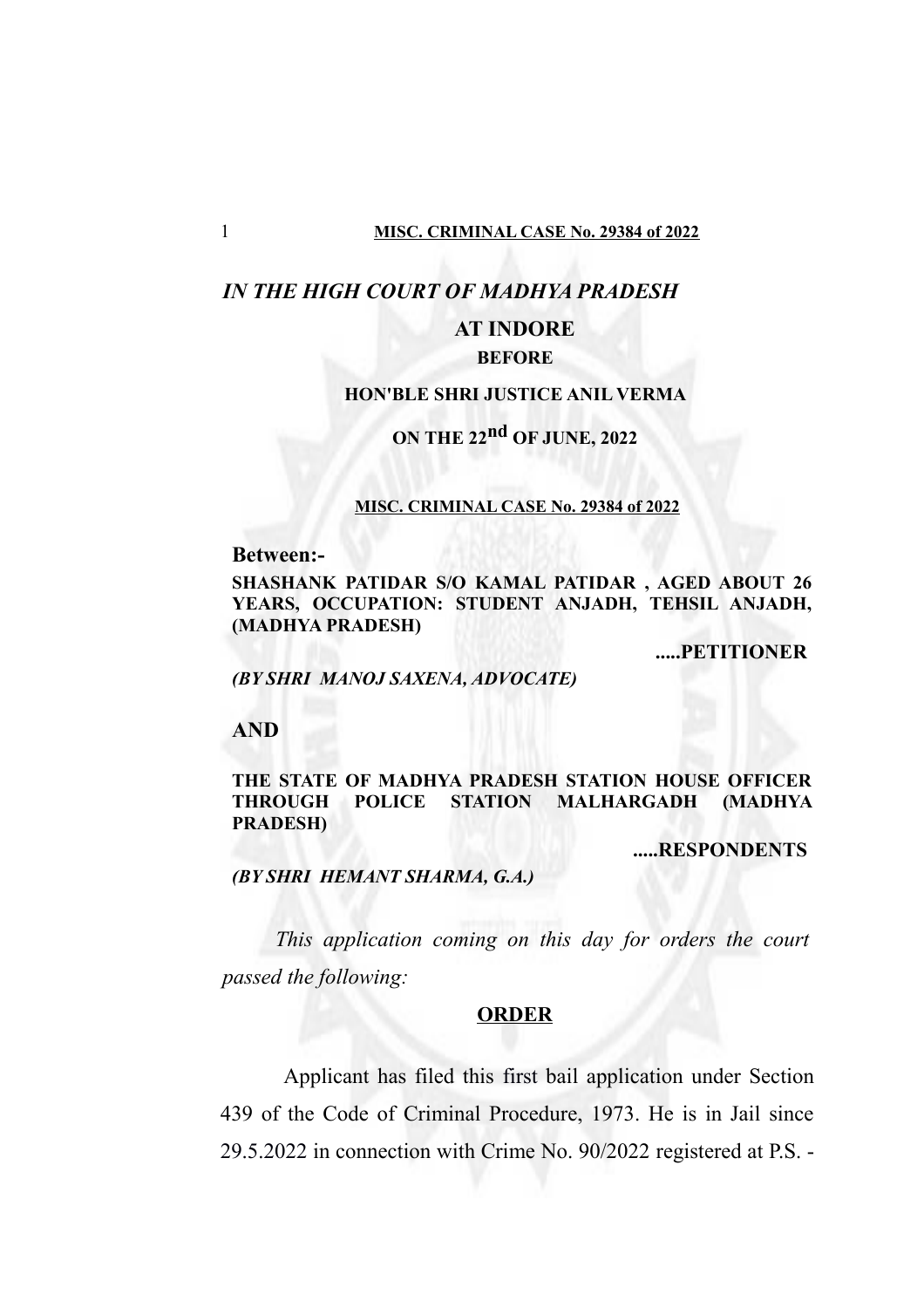#### 2 **MISC. CRIMINAL CASE No. 29384 of 2022**

Malhargarh District Mandsaur (M.P.) for commission of offence punishable under Section 406, 407, 420, 345 and 120B of IPC

As per the prosecution story, complainant lodged a report that he is in the business of transport by the name of Vishal Transport. On 13.4.2022 at about 6 p.m. he loaded 150 bales of cotton in truck bearing registration No. RJ-09-GA 5162 owned by Vinod Gurjar and driven by Sandeep Singh which has to be delivered to Nitin Spinners Ltd but it was not reached on its destination and on the way the same was caught fired on 15.4.2022. The driver informed the truck owner regarding the aforesaid incident. During investigation it was gathered that present applicant alongwith truck owner conspired that they would load the item and on the way they would take out the goods and will set the truck on fire to take insurance from the company and will sell the stolen goods. Accordingly a case has been registered against the applicant.

Learned counsel for the applicant submits that applicant is innocent and he has been falsely implicated in this matter. Applicant is in jail since 29.5.2022. The applicant has no nexus with the aforesaid offence. The stolen cotton was seized from the open space which was not in possession of present applicant. He is neither the owner nor the driver of the truck. Co-accused person Madanlal has been enlarged on bail by order dated 15.6.2022 passed in M.Cr.C.No. 26167/2022 by this Court and therefore, the applicant also deserves for bail on the ground of parity.